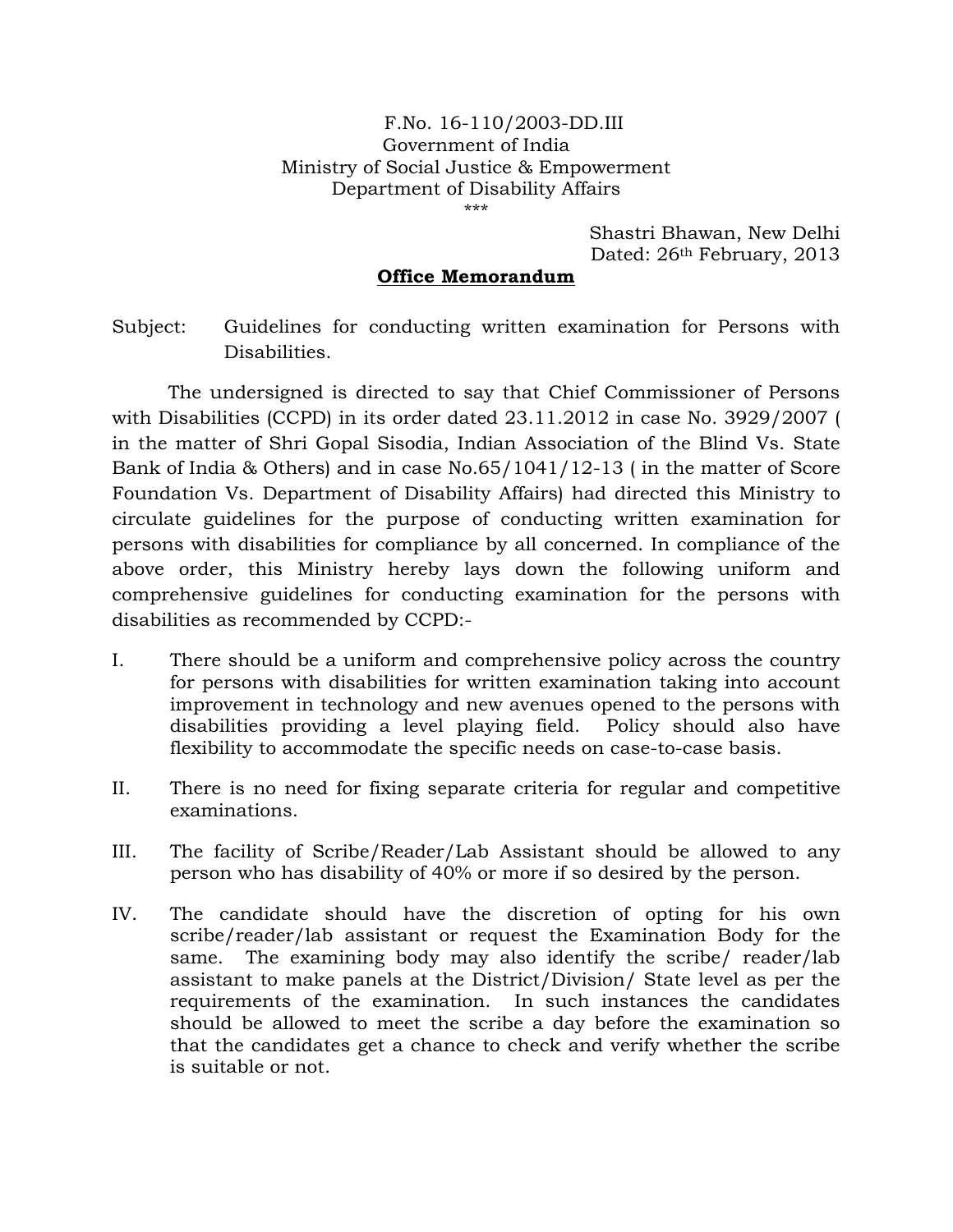- V. Criteria like educational qualification, marks scored, age or other such restrictions for the scribe/reader/lab assistant should not be fixed. Instead, the invigilation system should be strengthened, so that the candidates using scribe/reader/lab assistant do not indulge in malpractices like copying and cheating during the examination.
- VI. There should also be flexibility in accommodating any change in scribe/reader/lab assistant in case of emergency. The candidates should also be allowed to take more than one scribe/reader for writing different papers especially for languages.
- VII. Persons with disabilities should be given the option of choosing the mode for taking the examinations i.e. in Braille or in the computer or in large print or even by recording the answers as the examining bodies can easily make use of technology to convert question paper in large prints, e-text, or Braille and can also convert Braille text in English or regional languages.
- VIII. The candidates should be allowed to check the computer system one day in advance so that the problems, if any in the software/system could be rectified.
- IX. The procedure of availing the facility of scribe should be simplified and the necessary details should be recorded at the time of filling up of the forms. Thereafter, the examining body should ensure availability of question papers in the format opted by the candidate as well as suitable seating arrangement for giving examination.
- X. The disability certificate issued by the competent medical authority at any place should be accepted across the country.
- XI. The word "extra time or additional time" that is being currently used should be changed to "compensatory time" and the same should not be less than 20 minutes per hour of examination for persons who are making use of scribe/reader/lab assistant. All the candidates with disability not availing the facility of scribe may be allowed additional time of minimum of one hour for examination of 3 hours duration which could further be increased on case to case basis.
- XII. The candidates should be allowed to use assistive devices like talking calculator (in cases where calculators are allowed for giving exams), tailor frame, Braille slate, abacus, geometry kit, Braille measuring tape and augmentative communication devices like communication chart and electronic devices.
- XIII. Proper seating arrangement (preferably on the ground floor) should be made prior to the commencement of examination to avoid confusion or